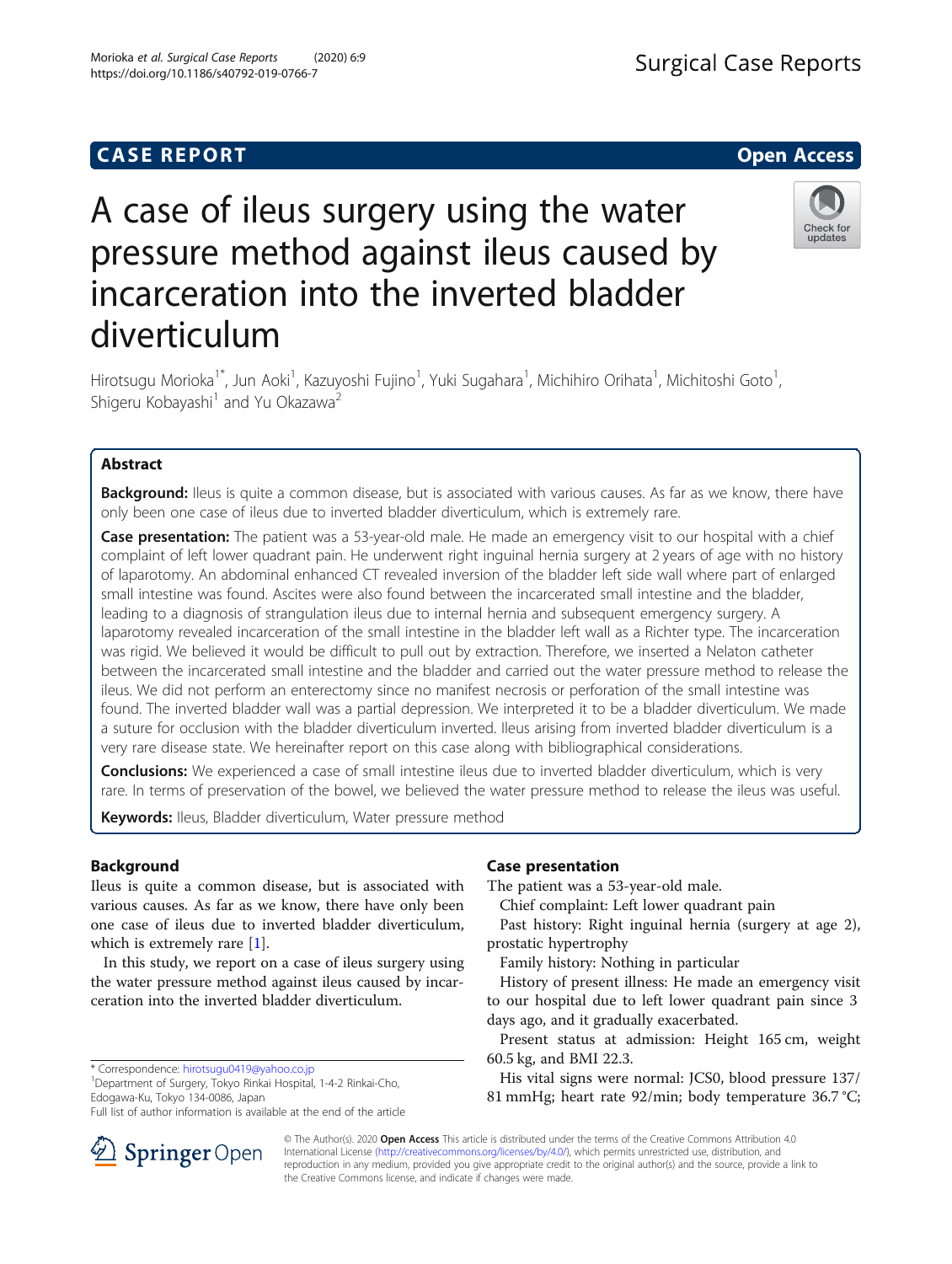| <b>WBC</b>    | 10090/ul               | <b>CRP</b>       | $0.23$ mg/dl       |
|---------------|------------------------|------------------|--------------------|
| Neu           | 85.4%                  | <b>BUN</b>       | $12 \text{ mg/dl}$ |
| Lym           | 11.1%                  | Cre              | $0.66$ mg/dl       |
| <b>RBC</b>    | $490 \times 10^4$ /ul  | $e$ GFR          | $97.8$ ml/min      |
| Hb            | 14.7g/dl               | Na               | 141 $mEq/I$        |
| Hct           | 43.3%                  | κ                | $3.9$ mEq/l        |
| <b>PLT</b>    | $35.2 \times 10^4$ /ul | CI               | $106$ mEq/l        |
|               |                        |                  |                    |
| T-protein     | 7.1 g/dl               | PT-INR           | 0.96               |
| Alb           | $4.4$ g/dl             | <b>APTT</b>      | 42 sec             |
| T bil         | $0.4 \text{ mg/dl}$    | <b>BGA</b>       |                    |
| <b>ALP</b>    | 284 IU/I               | рH               | 7.445              |
| AST           | 18 IU/I                | PCO <sub>2</sub> | $31.3$ mmHg        |
| <b>ALT</b>    | 14 IU/I                | PO <sub>2</sub>  | 96.3 mmHg          |
| LDH           | 203 IU/I               | HCO <sub>3</sub> | 21.0 mmol/l        |
| $\gamma$ -GPT | 24 IU/I                | BE               | $-1.9$ mEq/l       |
|               |                        |                  |                    |

and  $SpO<sub>2</sub>$  99% (room air). His abdominal region was slightly swelling and soft. He felt pain upon applying pressure on the left hypogastrium. There was no rebound tenderness.

Biochemical examination of his blood at admission: His WBC was slightly high at 10090/μl, but his CRP was not high at 0.23 mg/dl. An arterial blood gas analysis did not reveal acidosis (Table 1).

Findings upon abdominal enhanced CT: The bladder left side wall was inverted, where part of the enlarged small intestine was found. While contrast enhancement of the small intestine was observed, ascites were present in the space between the enlarged small intestine and the bladder (Fig. 1).

### Clinical course

We made a diagnosis of strangulation ileus due to internal hernia caused by inversion of the bladder wall and carried out an emergency surgery.

Surgical findings: Our minilaparotomy with a hypogastrium median incision revealed an incarceration on the bladder left wall, wherein the small intestine was incarcerated as Richter's hernia. The incarceration was rigid. We believed it would be difficult to pull it out by extraction. Therefore, we inserted a 14-Fr Nelaton catheter between the incarcerated small intestine and the bladder and carried out the water pressure method to release the ileus. Although the small intestine wall exhibited a dark red color and edema, there was no manifested necrosis

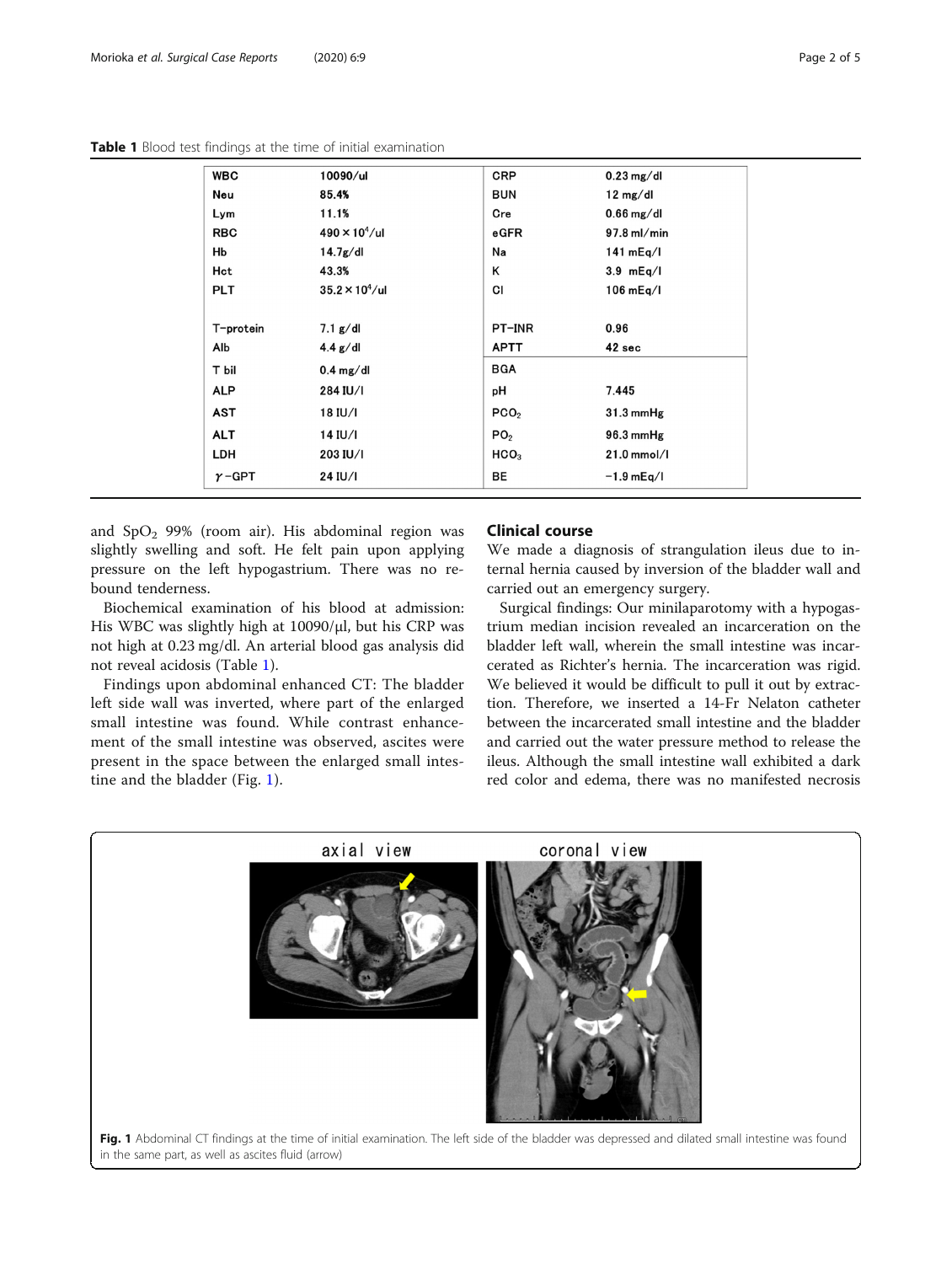

diverticulum (arrow). (2E) Eversion of the inverted bladder diverticulum (arrow)

or perforations. The ascites observed in the space were bloody. We did not carry out enterectomy because the color tone of the bowel improved as time elapsed. The inverted bladder wall was a partial depression. We interpreted it to be a bladder diverticulum. We made a suture for occlusion with the bladder diverticulum inverted (Fig. 2A, 2A', 2B, 2C/2D/2F).

Postoperative course: Taking into consideration the damage from the small intestine incarceration into consideration, drinking water was initiated from the second day following surgery and meals were initiated from the third day following surgery. With a good postoperative course, the patient was discharged with remission on the eighth day following surgery.

Abdominal CT findings 3 months after the operation showed inversion of the bladder left wall. But no bowel invagination was observed (Fig. 3). There has been no recrudescence of ileus in the 1.5 years following surgery.

#### **Discussion**

Ileus is quite a common disease but is associated with various causes. Based on our search on PubMed (1979– 2019), there have only been one report on ileus caused by inversion of the bladder diverticulum, which is a very rare pathology [[1\]](#page-4-0) (Table [2\)](#page-3-0).

Past case underwent ileus surgery by the extraction method and bladder diverticulum plication, with no enterectomy carried out including in our own case.

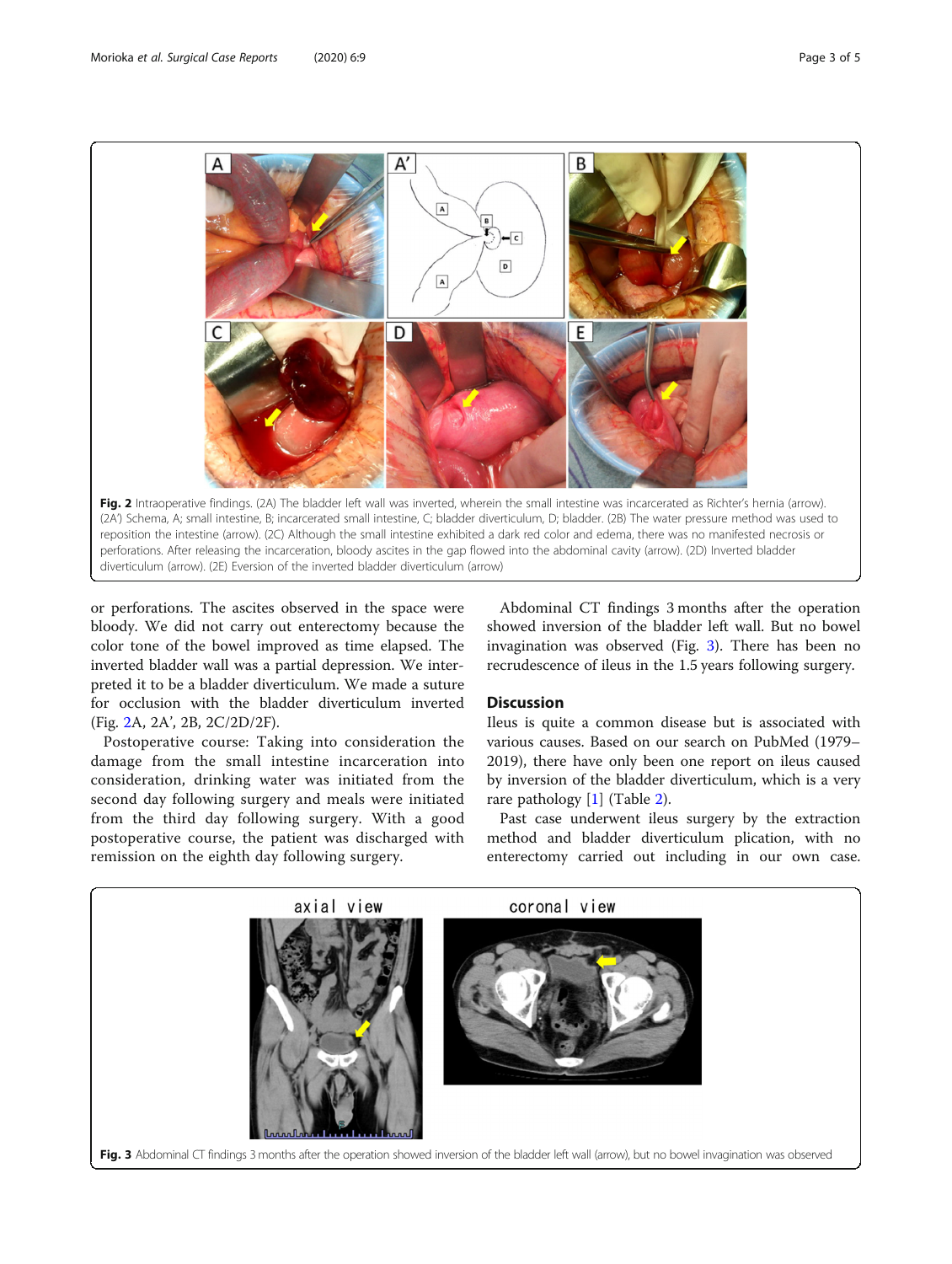|                | Author                 | Year | Age / Sex | Chief complaint                     | Operation method                                                                           | Intestinal<br>resection |
|----------------|------------------------|------|-----------|-------------------------------------|--------------------------------------------------------------------------------------------|-------------------------|
| Œ              | Baert L <sup>[1]</sup> | 1987 | 50/M      | Abdominal pain                      | Treatment of ileus (manual compression method)<br><b>Bladder diverticular plication</b>    | none                    |
| $\circledcirc$ | Our case               | 2018 | 53/M      | <b>Left lower</b><br>abdominal pain | <b>Treatment of ileus (water pressure method)</b><br><b>Bladder diverticular plication</b> | none                    |

<span id="page-3-0"></span>Table 2 Case report of small intestinal ileus impacted in a reversed bladder diverticulum

Bladder diverticulum, which was the cause of ileus, is a state in which the bladder lumen is partially enlarged, exhibiting symptoms such as double voiding, a feeling of residual urine, increased urinary frequency, a decline in urinary force, and miction pain [\[2\]](#page-4-0). In our case, because the diverticula were small, there were no such typical symptoms associated with the bladder diverticulum. Bladder diverticulum is classified into congenital and secondary bladder diverticulum. Congenital bladder diverticulum involves no underlying diseases such as lower urinary tract symptoms and neurogenic bladder. Meanwhile, secondary bladder diverticulum is caused by an acquired lower urinary tract symptom leading to an increase in the internal pressure of the bladder [\[3\]](#page-4-0). Our own case had a history of prostatic hypertrophy and was thought to be secondary bladder diverticulum. Complications of diverticulum include infection (almost 100%), calculus (approximately 20%), and tumors (0.8–10%). The method of treatment thereof is excision of the diverticulum (transabdominal or transurethral) [\[4](#page-4-0)]. Surgical indications include (1) high-level residual urine and complicated urinary tract infection; (2) complicated diverticular calculus; (3) complicated diverticula tumors; (4) urinary stasis due to diverticulum exclusion; and (5) diverticulum associated with vesicoureteral reflux [[5\]](#page-4-0). In our own case, we carried out plication because it was an emergency surgery in the middle of the night. Going forward, we deem it necessary to use a cystoscope and scrutinize for diverticula tumors etc. The cause of inversion of the bladder diverticulum might be a decline in the internal pressure of the bladder due to the small size of the diverticulum. The water pressure method using a Nelaton catheter which we chose for the release of ileus in this study is commonly used for the reduction of strangulation of obturator hernia.

The water pressure method was created by Mitsuoka et al., and we herein report on one case involving the reduction of an obturator hernia using the water pressure method in 2002. The procedure of the method is as follows: insert the tip of the Nelaton catheter into the obturator alongside the strangulated bowel; connect a syringe filled with normal saline solution to the opposite side of the Nelaton catheter; vigorously inject the solution; and then, reduce the hernia by pushing the strangulated bowel out of the obturator water pressure.

Because the pressure is not applied to one certain point, the risk of damaging the bowel is believed to be reduced, since the pressure inside the obturator rises evenly with an aqueous medium compared to traction. However, if the strangulated bowel is perforated, then the water pressure method may not be effective since the pressure can be released  $[6]$  $[6]$ . Nevertheless, the water pressure method should be considered as the first option prior to conducting traction since it does not lead to any complications even in the event that this method is not successful.

It has been reported that bowel injuries are significantly reduced by this method, compared to the extraction method for releasing the ileus by extraction of the bowel [[7,](#page-4-0) [8\]](#page-4-0). In our case, the incarceration of the small intestine into the inverted bladder was rigid, so we tried the water pressure method because the extraction method had a risk of bowel injury. Our water pressure method was able to relatively easily release the incarceration without bowel injury, because it puts pressure between the inverted bladder wall and the incarcerated bowel.

## Conclusion

We experienced a case of small intestine ileus due to inverted bladder diverticulum, which is very rare. In terms of preservation of the bowel, we believed the water pressure method to release the ileus was useful.

#### Acknowledgements

Not applicable.

#### Authors' contributions

All authors read and approved the final manuscript.

#### Funding

Not applicable.

#### Ethics approval and consent to participate Not applicable.

#### Consent for publication

I have consent to publish.

#### Competing interests

The authors declare that they have no competing interests.

#### Author details

<sup>1</sup>Department of Surgery, Tokyo Rinkai Hospital, 1-4-2 Rinkai-Cho, Edogawa-Ku, Tokyo 134-0086, Japan. <sup>2</sup>Department of Coloproctological